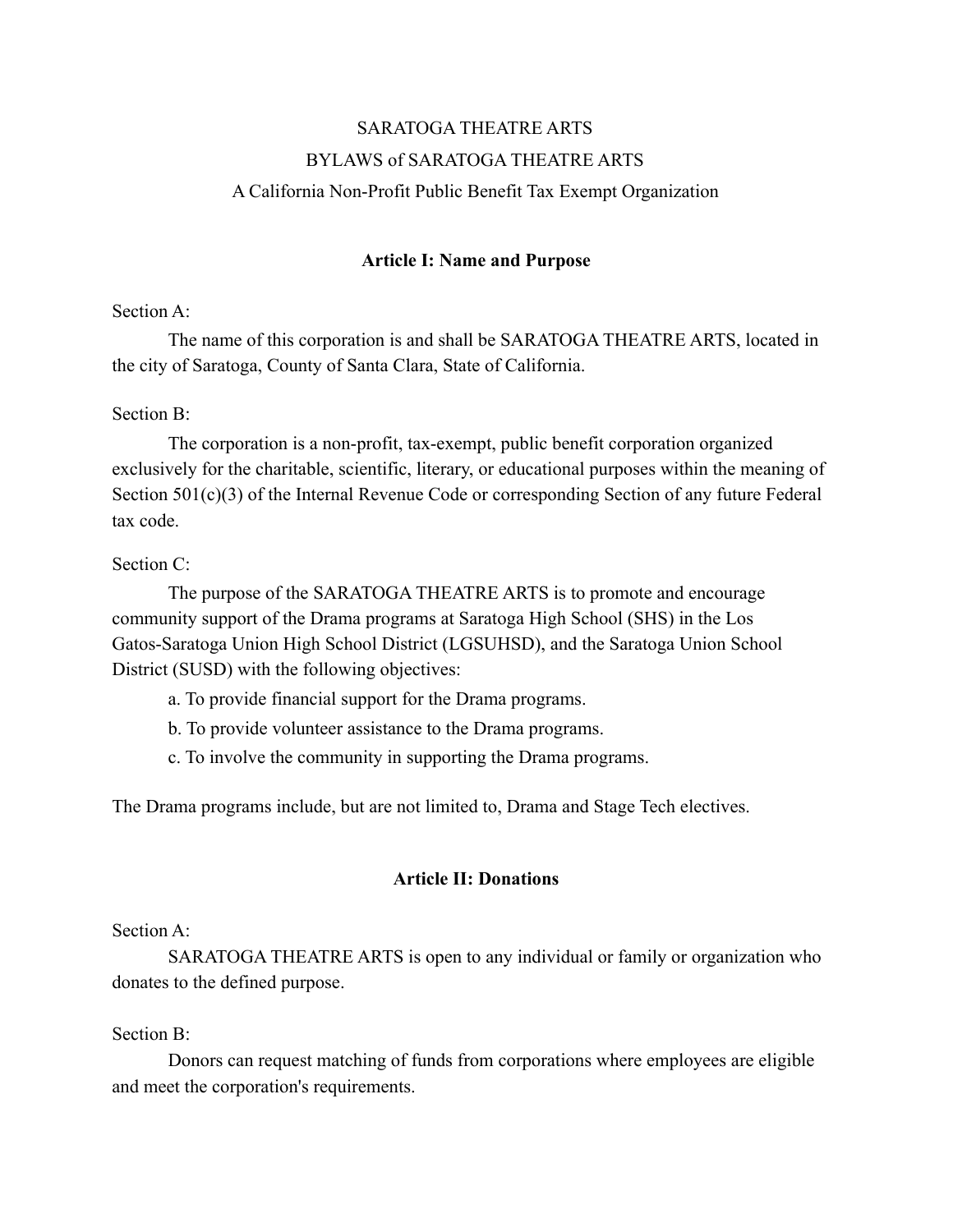Section C<sup>.</sup>

A donor to SARATOGA THEATRE ARTS is not, as such, personally liable for the debts, liabilities, or obligations of the corporation.

#### **Article III: General Meetings**

#### Section A:

Monthly meetings of the elected officers and donors shall be held at such regular time as designated at the June Board Meeting. The Annual and Semi-Annual meetings may serve as the monthly meeting for the month during which the meeting occurs.

#### Section B:

The Annual Meeting will be held no later than June for the election of officers and review of the year's activities. The Semi-Annual meeting will be held by November. The agenda will include the Financial report for the previous fiscal year and formal budget approval for the current year.

#### **Article IV: Special Meetings**

#### Section A:

A special meeting may be called by the President or by a majority of the board. All SARATOGA THEATRE ARTS donors must be notified, in writing (via electronic mail), of the general nature of the matters that will be acted upon in a special meeting, no less than 5 days, nor more than 90 days, in advance of the meeting. A quorum for a special meeting shall consist of those present, including at least two-thirds (2/3) of elected officers.

### **Article V: Officers**

Section A:

The elected officers shall be President, Treasurer, Vice President of Fundraising, Vice President of Communications, Vice President of Outreach, and Recording Secretary. The President may appoint a Parliamentarian and Auditor. Each of these Board positions may be filled by one or two individuals. Employees of the school or district may not serve as officers.

Section B: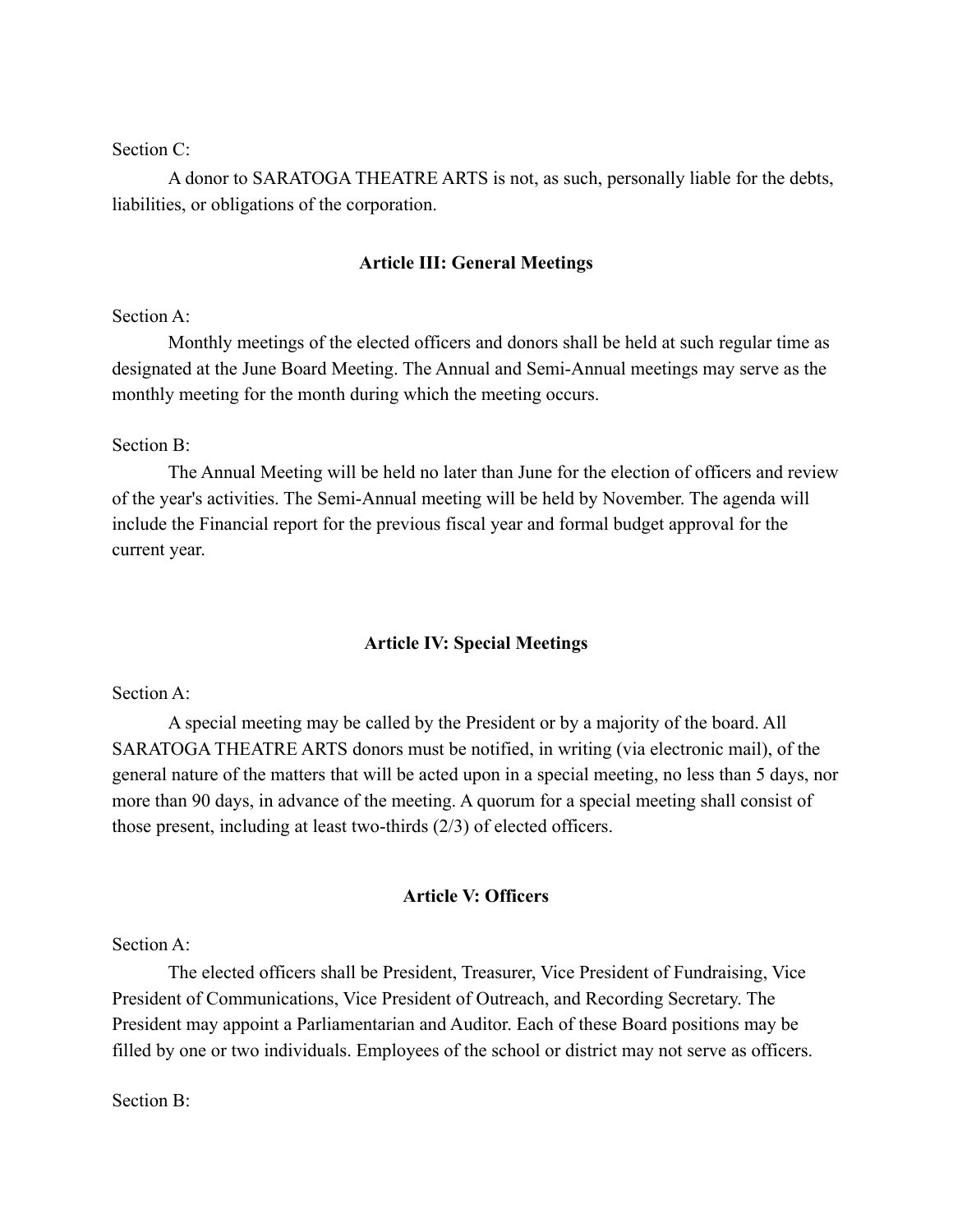Each officer shall have donated to SARATOGA THEATRE ARTS for the year in which elected to serve. Spouses may not have check-signing authority at the same time.

### Section C:

Officers will be elected for a one (1)-year term. The term of office begins on July 1 and runs through June 30 of the following year. This coincides with the fiscal year of the corporation. Officers can hold no more than two (2) STA board positions at a time.

### Section D: Duties of Officers

- 1. The **President:** shall be the executive officer of SARATOGA THEATRE ARTS. The President shall preside at regular and special meetings and at meetings of the SARATOGA THEATRE ARTS. The President may appoint committee members and supplemental Board members to committees, as he or she shall see fit except for the nominating committee, which is elected by the Board. The President shall report all action of general interest taken by the SARATOGA THEATRE ARTS Board to the donors. The President shall coordinate the work of all the officers and committees, including but not limited to Fall Play/Spring Musical Parent Producers
- 2. The **Vice President of Fundraising:** shall be responsible for the function of general chairperson of fundraising in funds/volunteer hours including but not limited to; {a} developing a general fundraising plan through sourcing of outside grants/sponsorships/underwriting, and other programs; {b} developing show/program specific plans including but not limited to program ad sales, specialty concessions, etc.
- 3. The **Vice President of Communications**: is the curator of the STA brand and shall manage/oversee all SARATOGA THEATRE ARTS communications including but not limited to {a} monthly newsletters to all donors/benefactors; {b} support of Saratoga High School Drama Club;  $\{c\}$  management of the following:
	- i. Digital Media Chair update/maintenance SARATOGA THEATRE ARTS website and all other SARATOGA THEATRE ARTS social media sites.
	- ii. Promotions/Public Relations Chair
	- iii. SHS Drama Club Liaison liaising with student club members to align to Saratoga High School Drama Club goals/programs.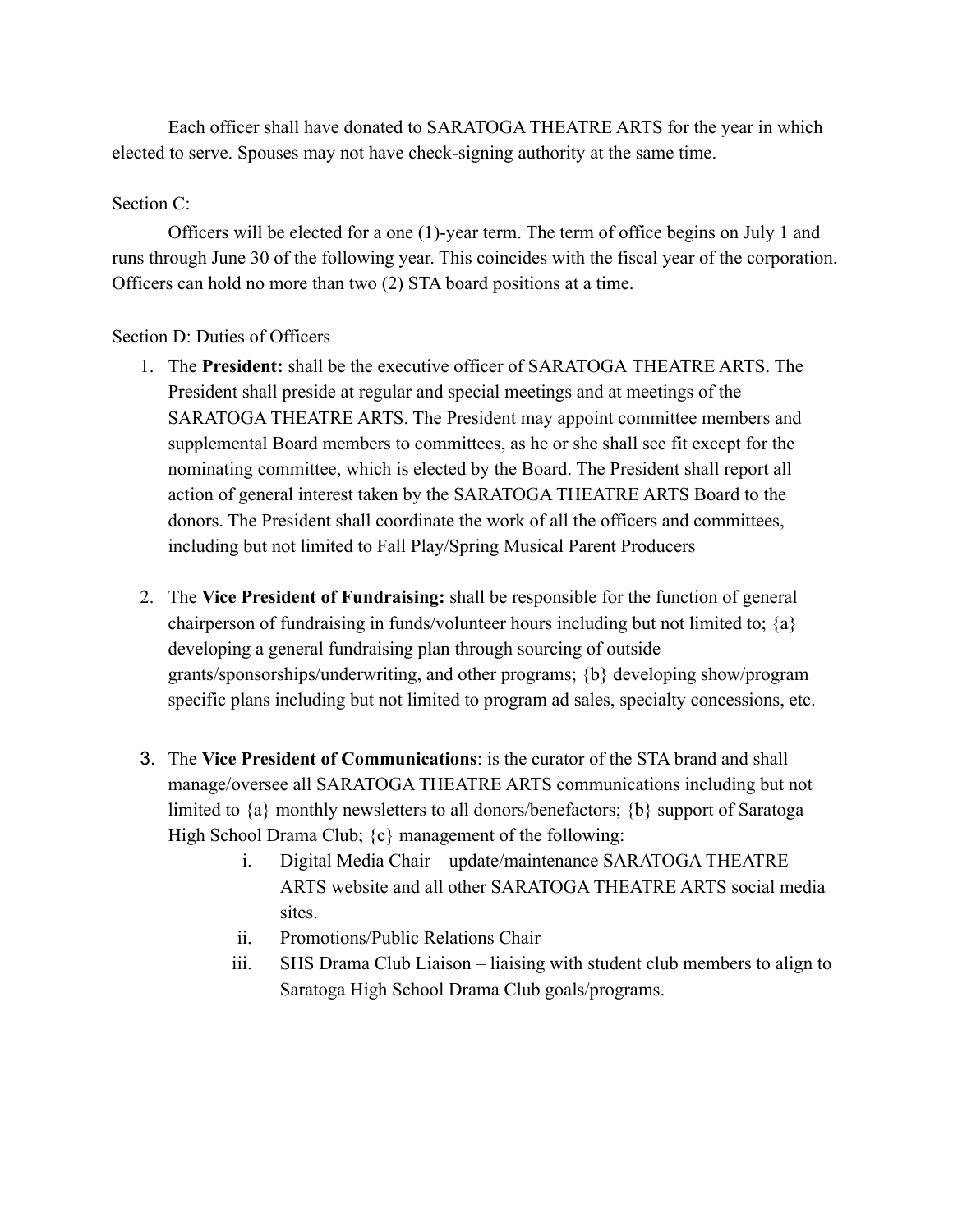- 4. The **Vice President of Outreach:** shall, in coordination with VP of Fundraising and VP of Communications: {a} coordinate relationships with Los Gatos High School and Saratoga Unified School District schools to foster cross-collaboration, with the goal of increasing enrollment into Drama electives at Saratoga High School; {b} develop relationships with other private and public community stakeholder groups.
- 5. The **Recording Secretary:** shall {a} be responsible for the Minutes of all general and Board meetings; {b} chair the nominating committee and keep specifications of all board positions; {c} recruit Parent Producers for Fall Play/Spring Musical.
- 6. The **Treasurer** shall: {a} receive and manage donations; {b} receive and disburse all funds;  $\{c\}$  keep an accurate record of all receipts, disbursements, and bank accounts;  $\{d\}$ be responsible for the preparation and filling of all required reports and returns to governmental agencies, {e} keep a database of all donors/benefactors and donor/benefactor information, providing an accurate report for show playbills and the like; {f} manages:
	- i. Concessions Chair purchase and organization of concession sales
	- ii. Box Office/Ticketing Chair management of ticket sales system and box office volunteers
	- iii. Donor Data Entry Manager maintenance of donor database and create tax receipts for donors
- 7. If appointed, the **Auditor** shall audit the books of the association at the end of the fiscal year's business, upon the resignation of the treasurer, or at any time deemed necessary.
- 8. If appointed, the **Parliamentarian** {a} shall assist the President at meetings to ensure correct parliamentary procedure,  ${b}$  organize the nominating committee and  ${c}$ maintain the current copy of the bylaws.

## **Article VI: Voting**

Section A:

A simple majority of those present and eligible to vote, either physically in person, on video or via email, and entitled to vote, including at least 2/3 of elected officers, shall be required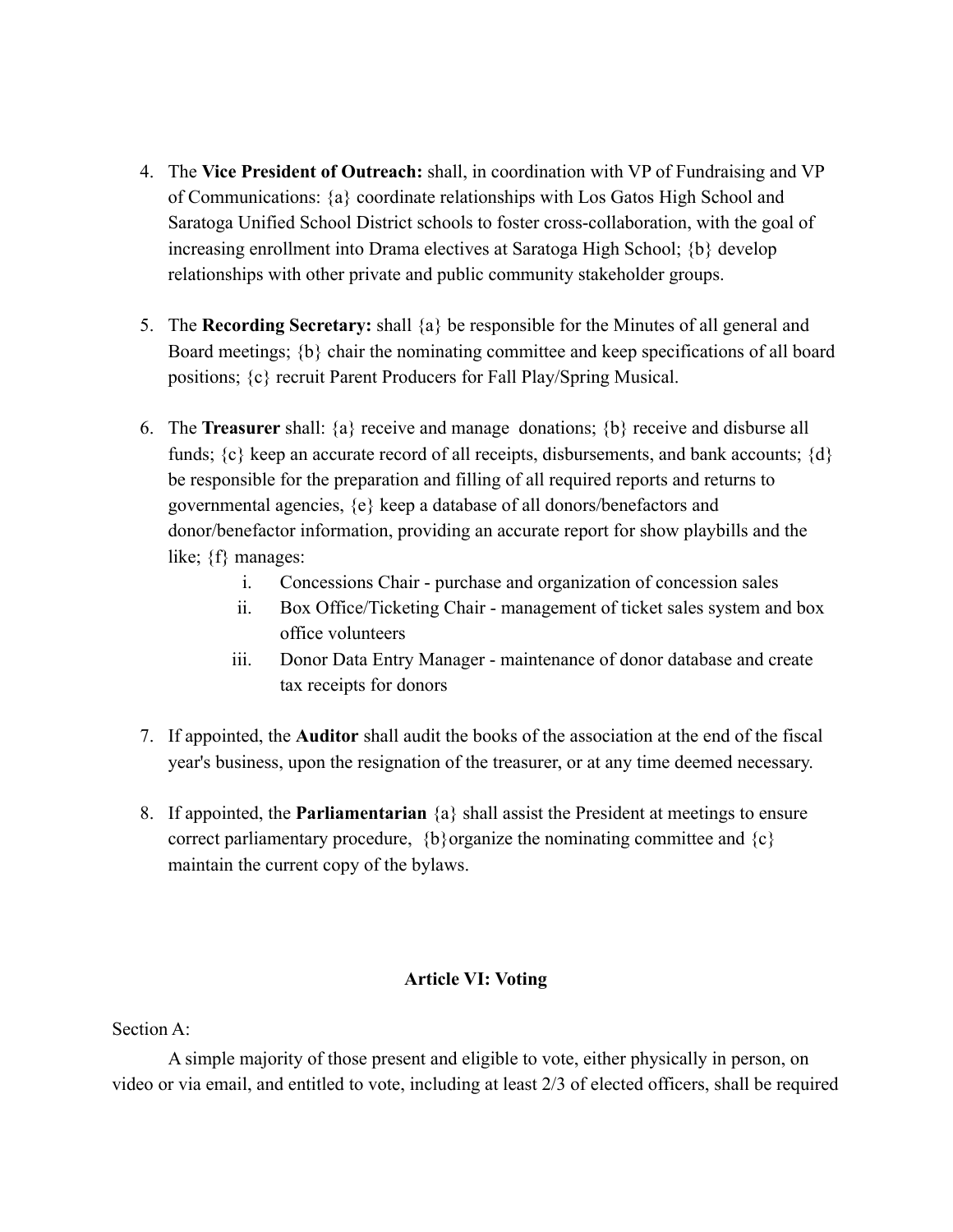for binding action at any regular or special meeting. Each member shall be entitled to one (1) vote. The Saratoga High School's Drama Director shall be entitled to one (1) vote.

#### Section B:

The meeting in May or June shall be the annual election meeting at which time officers shall be elected. At least fifteen (15) days prior notice of the annual election meeting must be given to donors. Notice shall contain the names of all nominees for office as designated by the nominating committee.

### Section C:

E-mail voting is permitted. The Secretary shall record the total number of votes in favor; total number of votes opposed; record all comments received anonymously; and list the names of respondents who participated in the vote. The Secretary will send out the supporting documentation to the Board. The supporting documentation will serve as an addendum to the minutes of the meeting held.

#### **Article VII: Election of Officers**

#### Section A:

The nomination committee shall consist of three (3) board members of SARATOGA THEATRE ARTS.

#### Section B:

The slate of nominated officer candidates shall be sent to the donors in writing no later than fifteen (15) days prior to the election.

#### Section C:

Elections shall be held at the May or June meeting, either physically in person, on video or via email, at which time further nominations may be made from the floor. If a nomination is made from the floor, the vote shall be for those present and entitled to vote.

#### Section D<sup>.</sup>

All officers shall serve for a term of one (1) year and may be reelected for additional terms.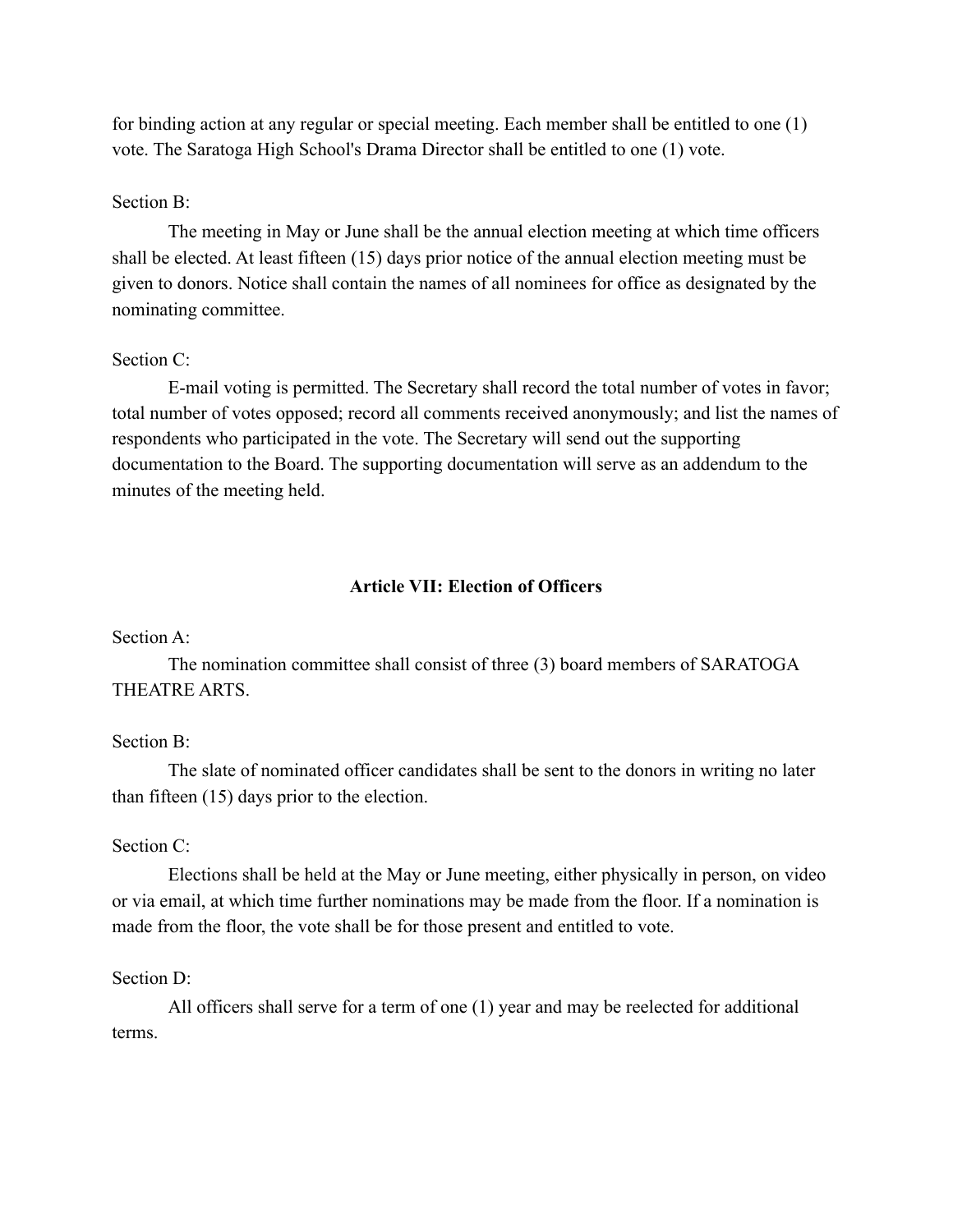### Section E:

Vacancies in elected office: In the event of a vacancy in any elected office, the elected officers shall appoint a member to fill such office for the unexpired portion of the term.

#### **Article VIII: Saratoga Theatre Arts Board**

### Section A:

The SARATOGA THEATRE ARTS Board shall consist of the elected officers, all Chairs and Liaisons, and other members of the Board appointed by the President. The Saratoga High School's Drama Director shall be a member of the Board.

#### Section B:

Subject to the provisions of the California Nonprofit Corporation law and any limitation of the Articles of Incorporation and these bylaws, the business and affairs of the corporation shall be managed, and all corporate powers shall be exercised by and under the direction of the SARATOGA THEATRE ARTS Board.

### Section C:

The duties of the Board shall include reviewing and going over such business matters as may properly come before it.

#### Section D:

The SARATOGA THEATRE ARTS Board shall review the bylaws of this corporation every other year.

#### **Article IX: Compensation**

#### Section A:

No compensation shall be paid, directly or indirectly, by the corporation in cash or in any other form, to any officer, director, employee or contractor for any services performed to the corporation or for its benefit. This section is a permanent irrevocable portion of the bylaws of this corporation and shall not be deleted, superceded or invalidated by any action of any member, director, trustee, officer or employee of the corporation.

### **Article X: Disbursement of Funds**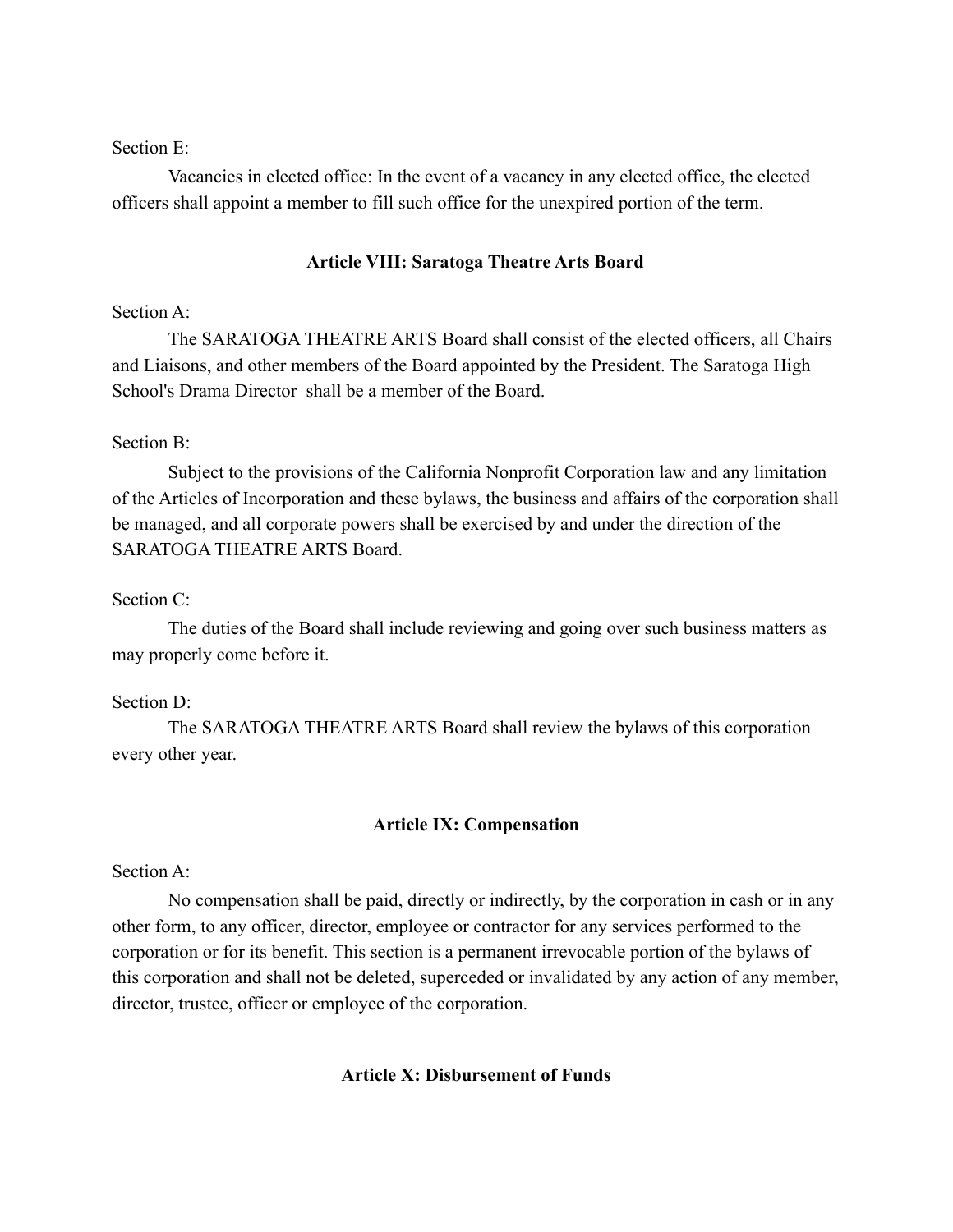### Section A:

The proceeds of the year's operation of the corporation shall be used solely to benefit Drama programs as set forth in Article I, Section C, of these bylaws. All expenditures must receive prior Board approval.

#### Section B:

The fiscal year for the association shall be from July 1 to June 30.

No later than the last fiscal year meeting, the Board shall approve an initial annual budget of income and expenditures for the coming fiscal year. An amended budget shall be presented to the members of the association no later than the November meeting of each fiscal year, reflecting actual participation in the Drama program.

### Section C: Disbursement of funds

Disbursement of funds for expenditures in the budget needs to be authorized at monthly meetings by a majority of those present, either physically in person, on video or via email.

Individual expenditures not in the budget, including those related to fundraising, must be approved by a majority vote at any monthly meeting, including a majority of the elected Board members. Expenses that have not followed this process will not be reimbursed.

SARATOGA THEATRE ARTS may do fundraising events and donate those funds to the Associated Student Body (ASB) in support of student activities including field trips.

Requestors of reimbursement must complete an expense reimbursement form to be signed by the Treasurer or President.

#### Section D: Checks and Notes

The President and the Treasurer shall have check signature authority for the disbursement of funds as noted in Section C above.

No credit cards may be taken out in the organization's name. A debit card may be used for ATM deposits or expenses previously authorized. Bank signers may not serve as Auditor or Recording Secretary in the next year.

#### Section E: Gifts

The Board may accept on behalf of the organization any contribution, gift, bequest, or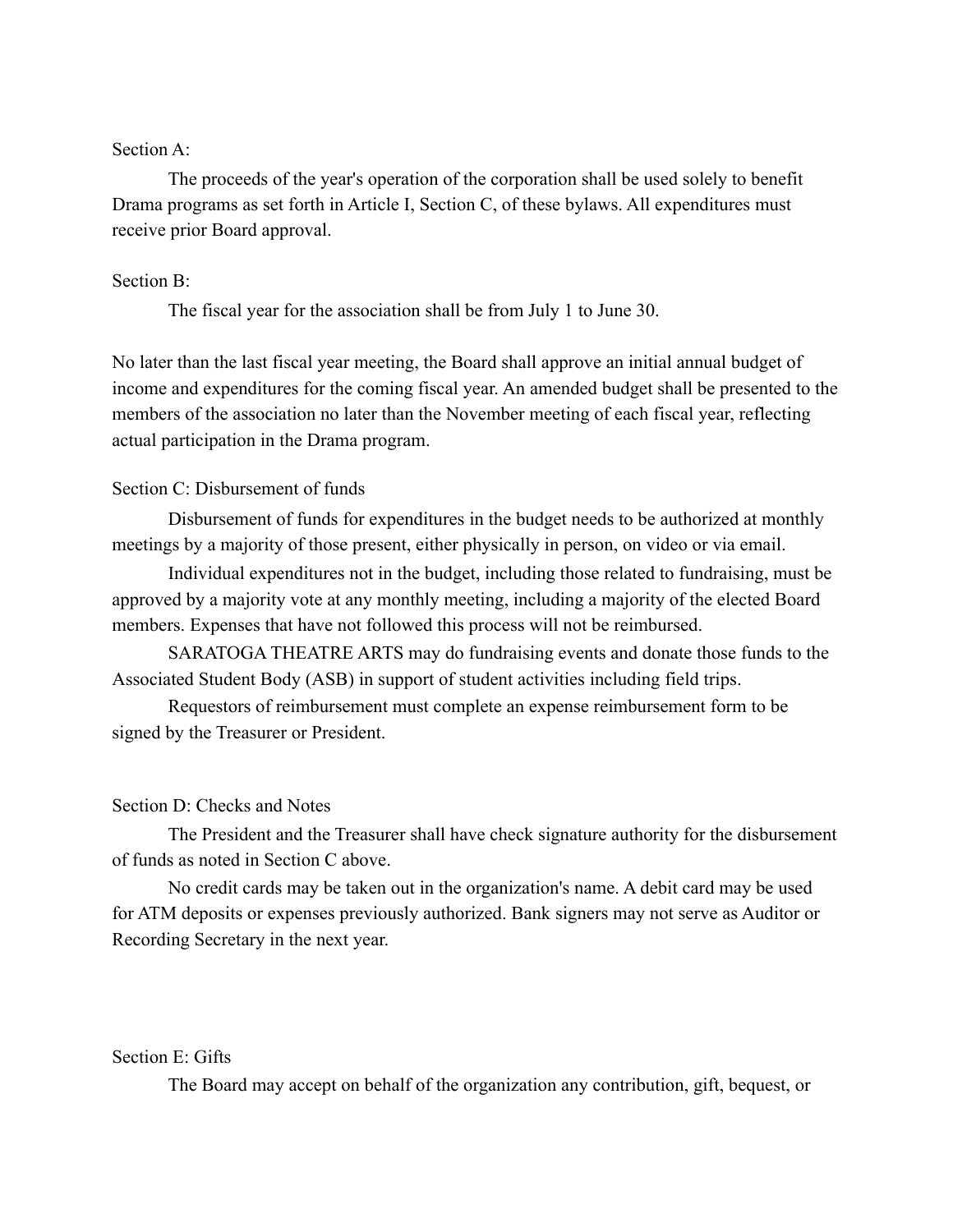device for the nonprofit public benefit purposes of this organization. However, the corporation shall not accept any contribution of real property; contribution easements; closely held securities; intellectual property such as patents, trademarks and copyrights; works of music or art; licenses; royalties; automobiles, boats, planes or other vehicles; or collectibles of any type.

### Section F: Limitation on power

Neither donors nor the SARATOGA THEATRE ARTS Board shall have any power or authority to borrow money to incur indebtedness to encumber any present or future Board or donors of this non-profit corporation.

### Section G: Annual Report to members

At the November meeting the Board shall make an annual report to the donors containing a statement of the revenue and expenditures of the corporation, a

statement of the assets and any liabilities of the corporation at the end of the fiscal year, and the Auditor's report if completed.

### **Article XI: Power Limitations**

### Section A:

Notwithstanding any other provision of these articles, the corporation shall not carry on any other activities not permitted to be carried on (1) by an association exempt from Federal Income tax under Section  $501(c)(3)$  of the Internal Revenue Code, or (ii) by an organization, contributions to which are deductible under Section  $170(c)(2)$  of the Internal Revenue Code.

### Section B:

No part of the net earnings of the corporation shall inure to the benefit of, or be distributed to, its donors, members, directors, trustees, officers, or other private persons. This section is a permanent irrevocable portion of the bylaws of this corporation and shall not be deleted, superceded or invalidated by any action of any donor, member, director, trustee, officer or employee of the corporation.

### **Article XII: Amendment of Bylaws**

Section A:

The bylaws will be reviewed every other year. Proposed amendments to the bylaws require a two-thirds (2/3) majority vote of the SARATOGA THEATRE ARTS Board.